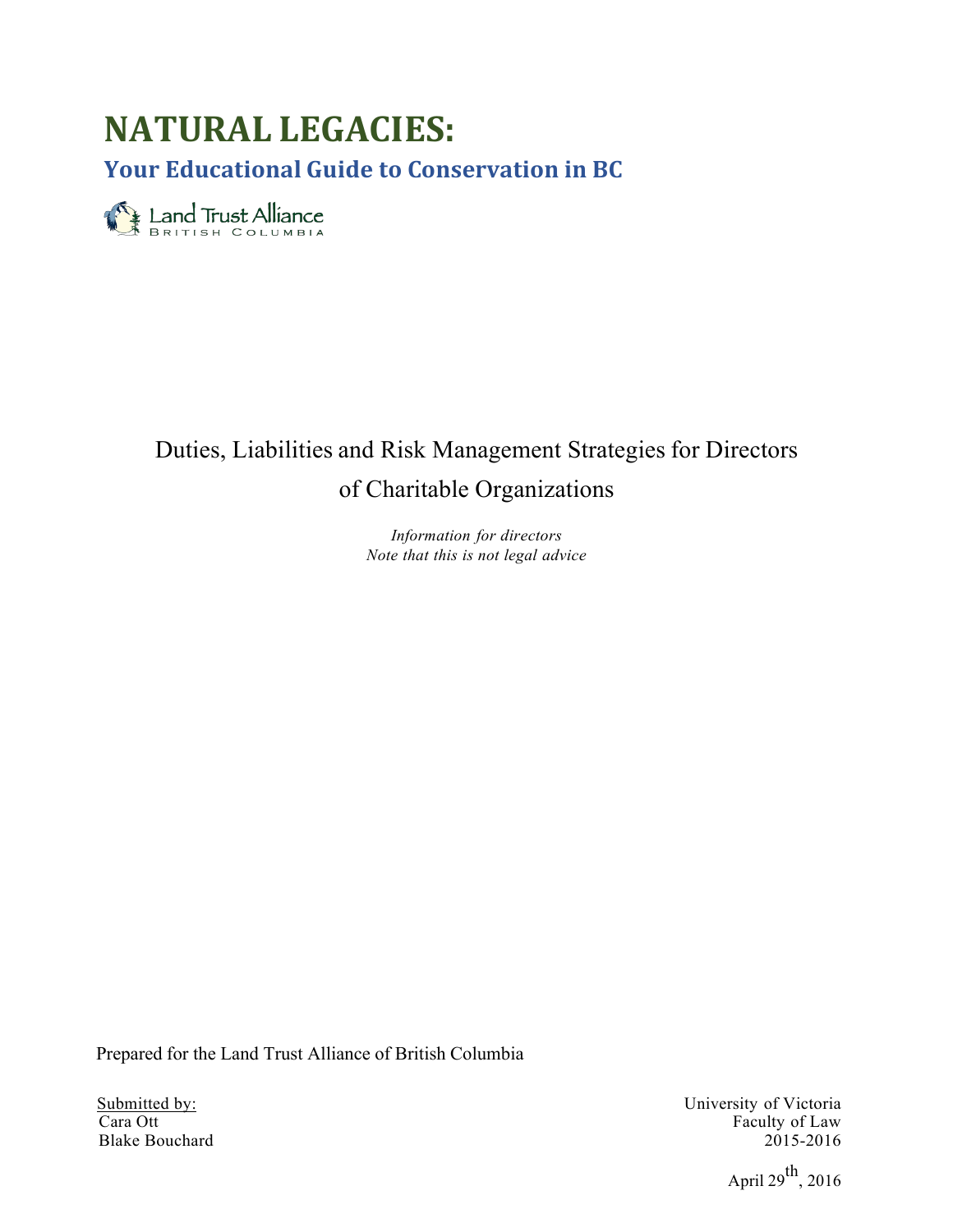# **Table of Contents**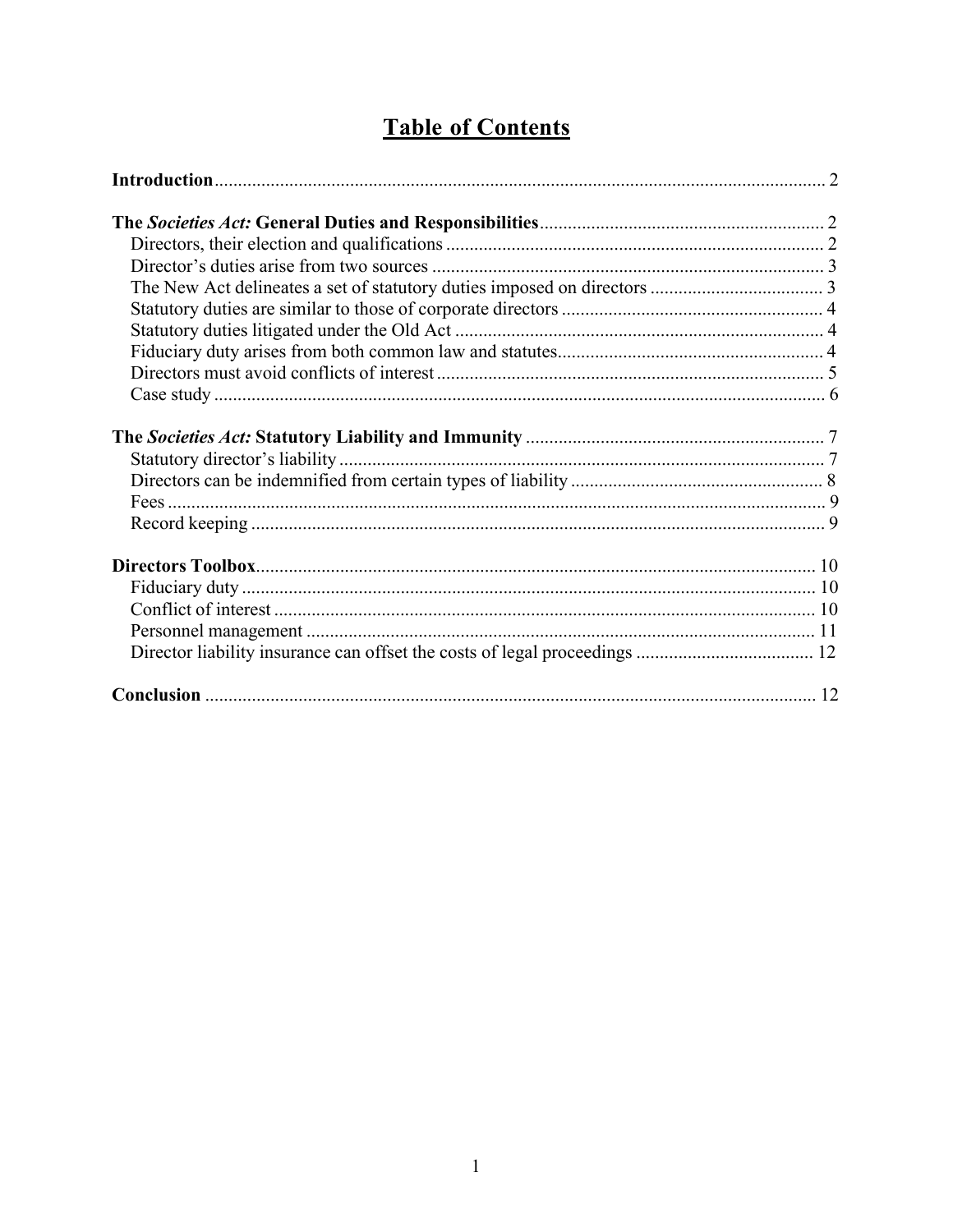#### **Introduction**

The purpose of this memo is to discuss general duties and responsibilities of directors, as well as to identify some areas of potential liability for directors under the new *Societies Act* (the "New Act") in British Columbia and provide tools to help mitigate the liability.<sup>1</sup> This memo does not address issues regarding areas such as charities and political activities (see the other PBSC memo from this year), employment law, the complexities around vicarious liability, or possible liabilities arising from the use of volunteers for environmental monitoring.

The majority of the information collected for this memo comes from the New Act itself, case law that considers the previous *Society Act*, (the "Old Act") and secondary sources that discuss the law around not-for-profit and charitable organisations.<sup>2</sup> Since the New Act is not yet in force, there is no case law dealing directly with its provisions. Case law on the Old Act and related topics in the corporate field have provided some guidance for understanding principles in the New Act. However, this memo does not reflect an exhaustive search of all case law regarding the Old Act nor is there any guarantee that the interpretation of the Old Act will apply directly to the New Act. Further, there are no current regulations for the New Act. Clarity and or greater complexity may arise when they are passed. Directors should take note of the regulations that pertain to the sections discussed below. Please note that this memo has been prepared by law students and is not legal advice.

# **The** *Societies Act:* **General Duties and Responsibilities**

In 2015, the New Act replaced the Old Act as the main instrument governing not-forprofit societies. Societies such as land trusts need to familiarize themselves with the new regulations, scheduled to be released in November of 2016. Part 5 of the New Act is particularly relevant because it deals with directors and their duties.

# **Directors, their election and qualifications**

With the exception of a society's first directors*,* all directors must be elected or appointed to the office according to the societies' bylaws. <sup>3</sup> This is consistent with the Old Act*.* An election or appointment is *not valid* unless the individual consents in writing to be a director or is in attendance at the meeting where the election or appointment takes place and does not object.<sup>4</sup> The New Act includes two new sections (sections 43 and 44) that create qualifications that must be met for an individual to be eligible to be a director. Section 43 states that an individual must meet the criteria in s. 44 and any relevant society bylaws.<sup>5</sup> These criteria are that individuals:

- Pending regulation, must be at least 18 years old.
- Cannot have been found incapable of managing their own affairs by any court.
- Cannot be an undischarged bankrupt.

<sup>1</sup> *Societies Act,* SBC 2015, c 18.

<sup>&</sup>lt;sup>2</sup> *Society Act*, RSBC 1996, c 433.<br><sup>3</sup> *Societies Act* s. 42(2).

<sup>3</sup> *Societies Act* s. 42(2). <sup>4</sup> *Societies Act* s. 42(4). <sup>5</sup> *Societies Act* s. 43(1).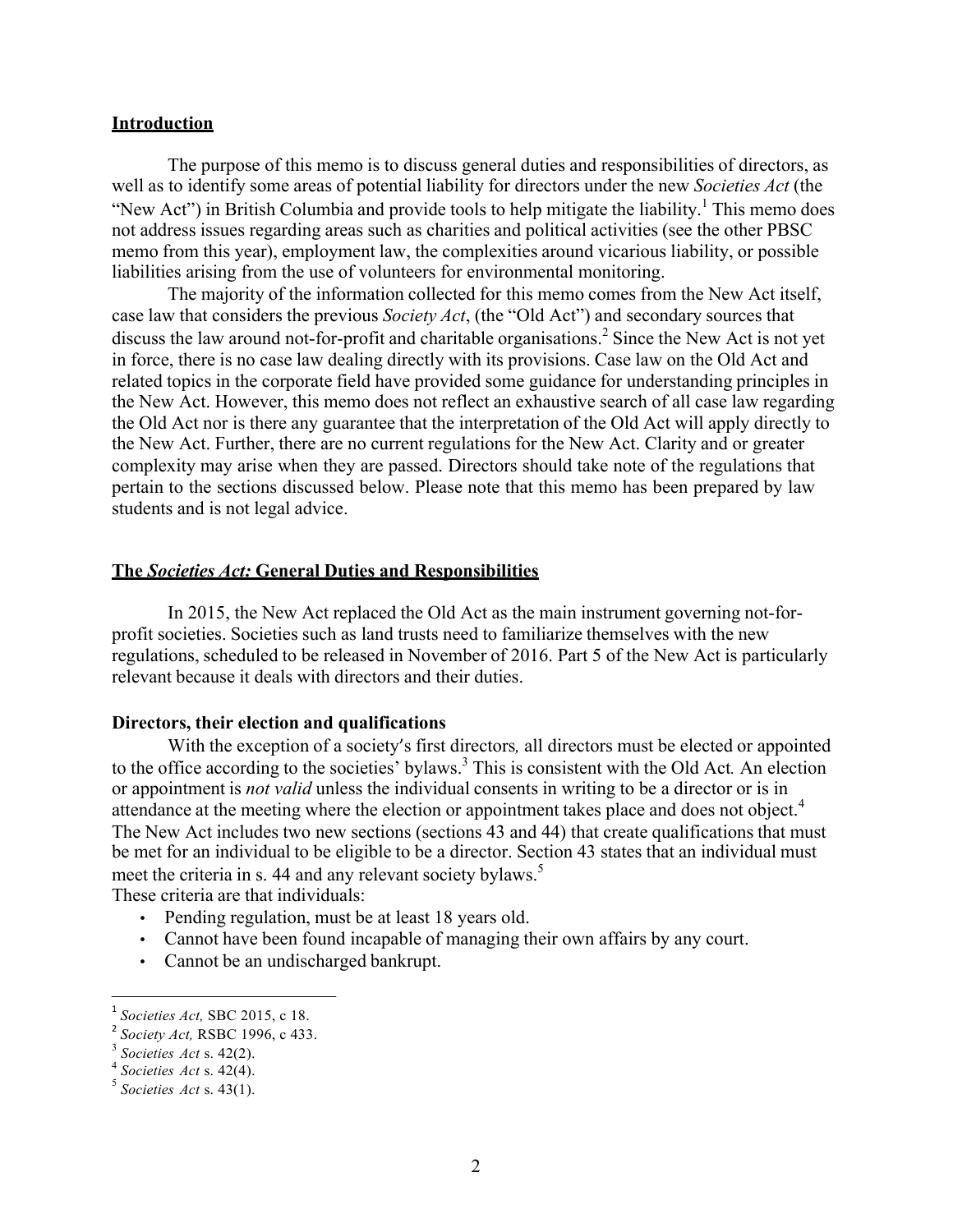- Cannot be convicted of an offence involving the promotion, formation, or management of a corporate or unincorporated entity or of fraud, with the following exceptions:
	- o A court orders otherwise.
	- o The most recent of 5 years since the period of a suspended sentence has passed without sentencing, a fine was imposed, release from prison and the end of any period of probation.
	- o A pardon was issued and is still in effect.
	- o A record suspension was ordered and is still in effect.<sup>6</sup>

Additionally, s. 41 mandates that the majority of directors on any given society board may not receive payment through employment or service contracts with the society. They are only eligible for remuneration directly related to being a director, which must be explicitly allowed for in the bylaws. Reimbursement for approved expenses incurred in carrying out their duties as a director is also acceptable if done in compliance with society bylaws.<sup>7</sup>

# **Director's duties arise from two sources**

There are two related concepts in the law that deal with director duties. The first is the statutory responsibilities arising out the New Act. The second is a fiduciary duty explained below. These two duties often appear together in the case law, blurring the lines between them.

# **The New Act delineates a set of statutory duties imposed on directors**

Directors are responsible for ensuring that the society functions as it should. Specifics about directors' duties are more abundant in the New Act than in the Old Act. Section 52 of the New Act states that the general function of the directors is to "manage, or supervise the management of, the activities and internal affairs of the society."

Directors are expected to "act honestly and in good faith with a view to the best interests of the society" and to "exercise the care, diligence and skill that a reasonably prudent individual would exercise in comparable circumstances."<sup>8</sup> This establishes a standard that is slightly different than that in the Old Act which reads "...of a reasonably prudent person."<sup>9</sup> The addition of the "comparable circumstances" element demands that directors look to a counterpart holding a similar position.

The New Act includes explicit reference to the fact that directors must act in accordance with the New Act and regulations, as well as with any bylaws of the society. Currently, the regulations are not available to the public but directors should make sure that they familiarise themselves with the central elements of the regulations. Bylaws for each society will differ and directors should be familiar with those of their society.

Finally, directors "must act with a view to the purpose of the society."<sup>10</sup> Directors must be aware of their society's constitution, which is filed with the registrar and outlines the purpose of the society. All decisions must be directed at fulfilling this purpose in one way or another.

<sup>6</sup> *Societies Act* s. 44. <sup>7</sup> *Societies Act*, s. 46. <sup>8</sup> *Societies Act*, s. 53(1). <sup>9</sup> *Society Act*, s. 25(1)(b). <sup>10</sup> *Societies Act* s. 53(2).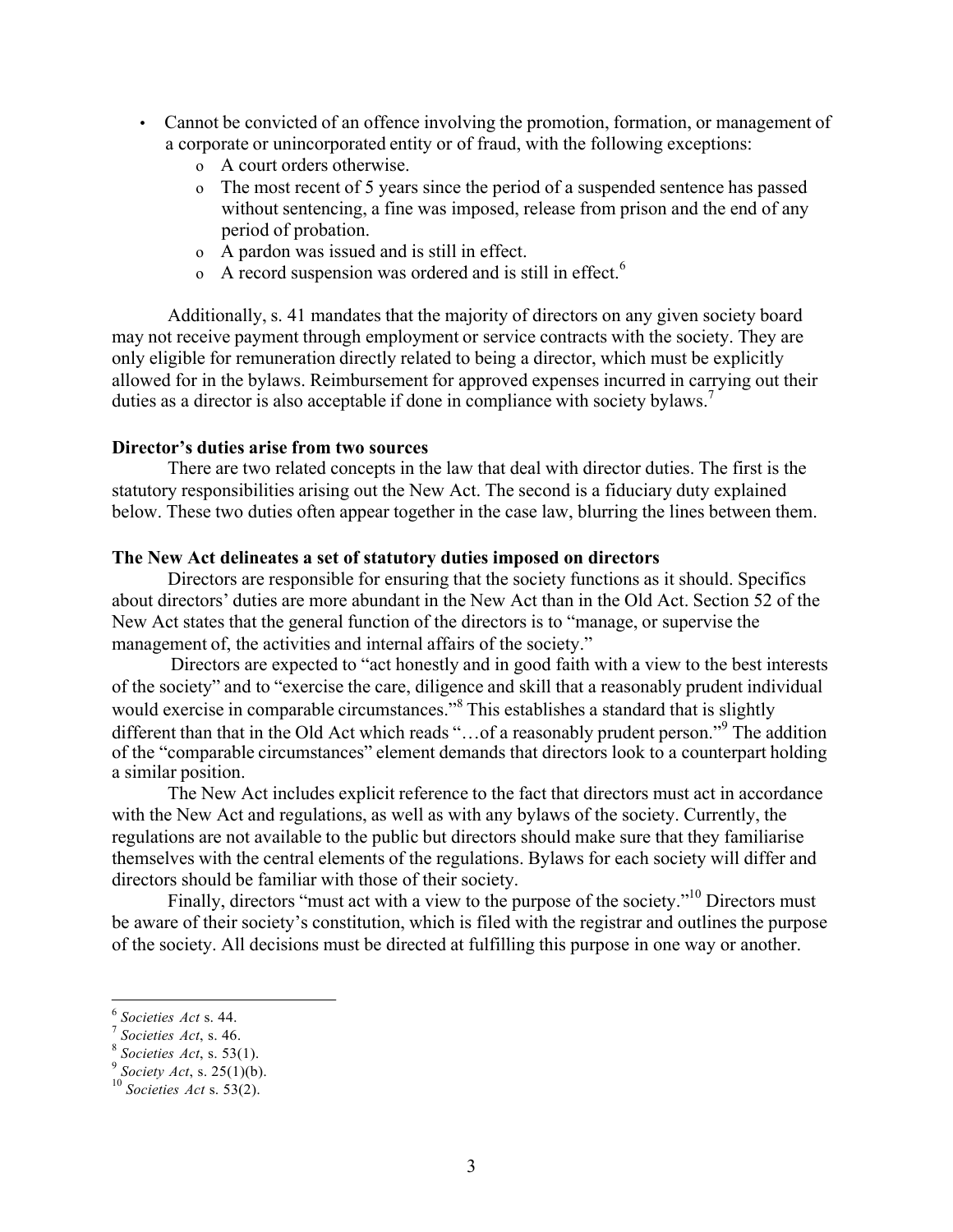### **Statutory duties are similar to those of corporate directors**

In the past, directors of corporations have often been held to a similar standard.<sup>11</sup> There are a number of business law cases that deal with similar wording regarding directors' duties to that in the New Act.

For example, *Kepic v Tecumse Road Builders* established that fraudulent actions by a director, even if they benefit the corporation, cannot be seen as being in the corporation's best interest and the director will therefore be personally liable.<sup>12</sup>

# **Statutory duties litigated under the Old Act**

There is case law interpreting the Old Act that may provide insight into how courts may approach interpreting these director duties and responsibilities.

The principle that Courts must "adopt a deferential approach when reviewing actions and decisions of duly elected directors" was established in 2010 by *Watch Lake North Green Lake Volunteer Fire Department Society v Haskins* in the British Columbia Provincial Court. <sup>13</sup> The justification for this is that societies are composed of volunteers providing a valuable service that would not exist otherwise.<sup>14</sup> Although this litigation dealt with a dispute about how the board of directors allocated funds under the Old Act, the section being litigated is similar in both acts. Both acts include requirements that directors must "act honestly and in good faith with a view to the best interests of the society" and "exercise the care diligence and skill" of a "reasonably prudent person."<sup>15</sup>

In this case, the court noted that these are broad parameters and directors have significant discretion around how to handle a given situation within those parameters.<sup>16</sup> Further, directors often "have several different courses of action to choose from, each of which could be seen as a "reasonably prudent" choice "in the best interests" of the society."<sup>17</sup> Therefore, deciding whether a director met the required standard will be a judgement call and courts should be reluctant to second guess director's decisions. <sup>18</sup> Here the court held that the directors were within their scope of authority in spending money on internal litigation and therefore "cannot be held personally liable for the debts incurred as a result."<sup>19</sup> Overall, this case suggests that directors have broad discretion to exercise their statutory duties. However, acting outside of these duties could result in individual directors being held liable for debts incurred as a result of those actions.

# **Fiduciary duty arises from both common law and statutes**

A fiduciary duty is a set of obligations that arise based on the special relationship between the directors and the organisation. Directors have a fiduciary duty to act honestly, in good faith, and be loyal. Most of the case law regarding fiduciary duty comes from a business corporation context. However, the courts have found that the "fiduciary duty of directors of corporations is

<sup>&</sup>lt;sup>11</sup> CED 4th, Business Corporations (Western) 7.10.e at para 405.<br><sup>12</sup> Kepic v Tecumseh Road Builders 1987 CarswellOnt 917, para 10.

 $13$  Watch Lake North Green Lake Volunteer Fire Department Society v Haskins et al. 2010 BCPC 114 CanLII at para 17.<br><sup>14</sup> Watch Lake, para 17.

<sup>&</sup>lt;sup>15</sup> Society Act s. 25(1) (a) and (b). Societies Act s. 53(1)(a) and (b).<br><sup>16</sup> Watch Lake, para 17.<br><sup>17</sup> Watch Lake, para 38.<br><sup>18</sup> Watch Lake, para 38.<br><sup>19</sup> Watch Lake, para 40.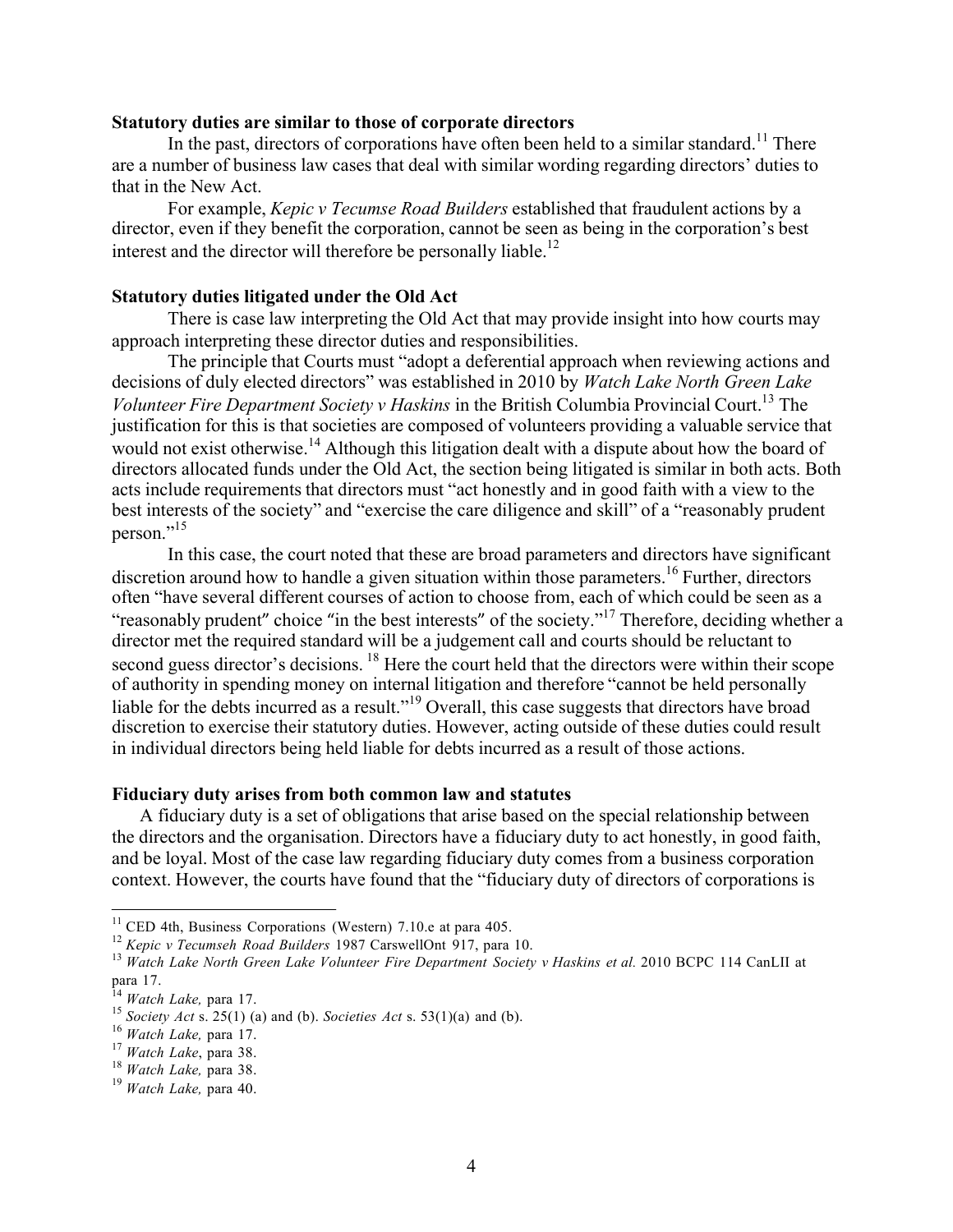analogous to the fiduciary duty of directors of societies."<sup>20</sup> The fiduciary duty that a director owes to a corporation, and similarly to a society, is as follows:

"The statutory fiduciary duty requires directors and officers to **act honestly and in good faith** *vis-à-vis* the corporation. They must respect the trust and confidence that have been reposed in them to manage the assets of the corporation in pursuit of the realization of the objects of the corporation. They must **avoid conflicts of interest** with the corporation. They must avoid abusing their position to gain personal benefit. They must maintain the **confidentiality** of information they acquire by virtue of their position. Directors and officers must **serve the corporation selflessly**, honestly and loyally: see K. P. McGuinness, *The Law and Practice of Canadian Business Corporations* (1999), at p. 715." <sup>21</sup> (Emphasis added)

There is a greater onus on the directors of charitable organisations to:

- Act gratuitously (without an expectation of personal benefit);
- Not accept any benefit from their position as a director; and
- Not act for a specific group.<sup>22</sup>

The test to determine whether a director has breached his or her fiduciary duty is an objective standard in light of a reasonably prudent person. Accordingly, a director or officer's decision or action will be assessed against what would be considered a reasonable business decision in light of the circumstances that they knew or ought to have known.<sup>23</sup> This means the court will ask themselves 'could a reasonable person have made the same decision if they had the same knowledge and information as the director whose actions are being questioned?'

Directors are expected to exercise due diligence when carrying out their fiduciary duties.<sup>24</sup> The court in *Westerlee Development Ltd v Adanac Customs Brokers Ltd* held that the standard of due diligence requires "at least equivalent to genuine and reasonable effort"<sup>25</sup> and "will depend on the circumstances, the type of organisation and the activities undertaken."<sup>26</sup>

#### **Directors must avoid conflicts of interest**

All directors of societies must take precautions to avoid anything that could be construed as a conflict of interest. This is a key component of the fiduciary duty discussed above and is also explicitly addressed in the New Act. For those directors involved with a not-for-profit holding charitable status the threshold is even higher.

Section 56 of the New Act addresses the issue of conflict of interest. A conflict of interest is when a director has a direct or indirect material interest (would derive personal benefit) in a contract or transaction. This is a conflict because it stands in direct opposition to directors' duties

<sup>&</sup>lt;sup>20</sup> Schlenker v Torgrimson, 2013 BCCA 9.<br>
<sup>21</sup> People's Department Stores Ltd (1992) Inc, Re, 2004 SCC 68 at para 35.<br>
<sup>22</sup> Bourgeois, Donald J. Charities and Not-For-Profit Administration and Governance Handbook (2009),

 $(2002)$ , 246.<br><sup>25</sup> Westerlee Development Ltd v Adanac Customs Brokers Ltd, 1996 CarswellBC 1861 (SC) at para 37.

<sup>&</sup>lt;sup>26</sup> Bourgeois, Donald J., The Law of Charitable and Not-For-Profit Organization, Third Edition, Butterworths (2002), 246.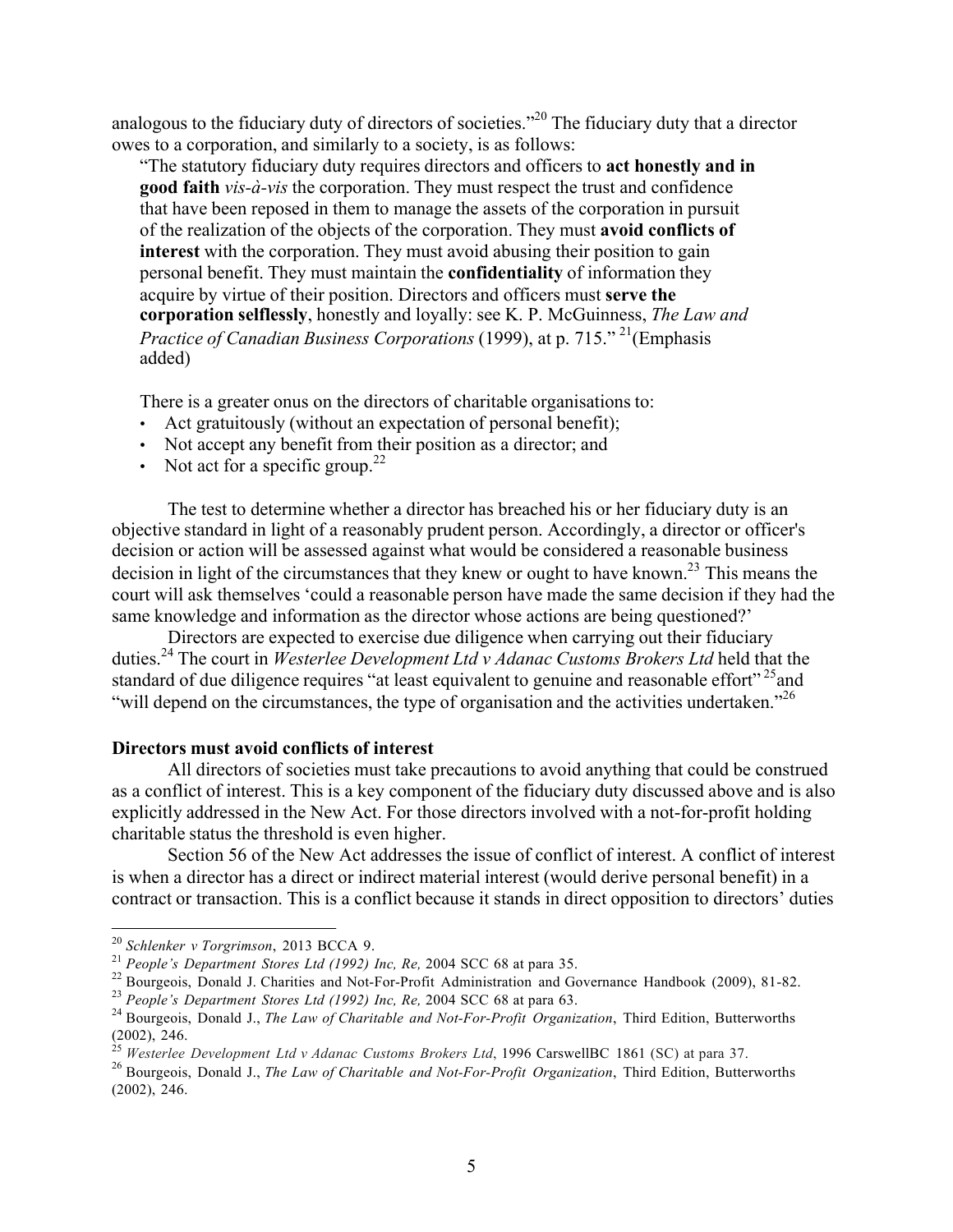to the society. Conflicts of interest impose a special set of responsibilities on the director. There is both a duty to disclose the nature and extent of the interest to other directors and to ensure that this disclosure is properly recorded in one of the following:

- Director's meeting minutes;
- Consent resolution of the directors; or
- A record addressed to the directors and delivered or sent by registered mail to the registered office of the society. $27$

Those in conflict must also abstain from voting on the issue, leave the meeting when the matter is discussed (unless asked to remain for information purposes only) or when the matter is put to a vote, and refrain from any action intended to influence the vote of other directors.<sup>28</sup>

Exceptions to this rule are found in s. 56(5) and include when the discussion is about remuneration or reimbursing expenses, indemnification (see s. 64 below), or the purchase of insurance to benefit the director.

In the event that a director does not properly disclose and record a conflict of interest, they must pay the society any profit they made as a result of the society entering into or performing the contract or transaction.<sup>29</sup> There are two exceptions to this rule. When the director has fully disclosed their interest in the contract to the other directors, as required in s. 56, and the transaction is still approved by a directors resolution, or if the transaction is approved by a special resolution after disclosure to the members of the directors interest.<sup>30</sup> Breaching the conflict of interest standards does not void contracts, but allows the society to apply to the court to set aside the contract, prohibit the society from entering a proposed contract, or make any other order that may be appropriate.<sup>31</sup>

### **Case study**

A 2015 case in the British Columbia Supreme Court dealt with several issues around director liability, duties, disclosure, and conflict of interest. The events in *Flying Club v Gordon*  took place during the summer fire season of 2009.<sup>32</sup> At the time Gordon was a director and the president of the Merritt Flying Club (MFC), and the de facto airport manager as a result of a long term relationship with Merritt Council. The position of airport manager was one that had generally been filled by the MFC due to their interest and standing rights to parts of the airport, but it was not an official arrangement. MFC derived most of its revenue from a self-serve fuelling depot at the airport. It was self-serve and run through a separate bank account to minimize potential liability.

During the 2009 fire season the BC Ministry of Forests (MoF) used the airport as a staging area for their helicopter operations and Gordon worked very long, initially voluntary, hours doing various tasks, including hot-fuelling helicopters, which requires a certified fueller due to the risk. At some point Gordon and the MoF signed a contract agreeing to pay him \$1,000/day for nearly exclusive use of the airport and Gordon's services. The conditions under

<sup>&</sup>lt;sup>27</sup> Societies Act s. 56(3).<br>
<sup>28</sup> Societies Act s. 56(2).<br>
<sup>29</sup> Societies Act s. 57.<br>
<sup>30</sup> Societies Act s. 57(a) and (b).<br>
<sup>31</sup> Societies Act s. 58.<br>
<sup>32</sup> Merritt Flying Club (MFC) v. Gordon, 2015 BCSC 2093.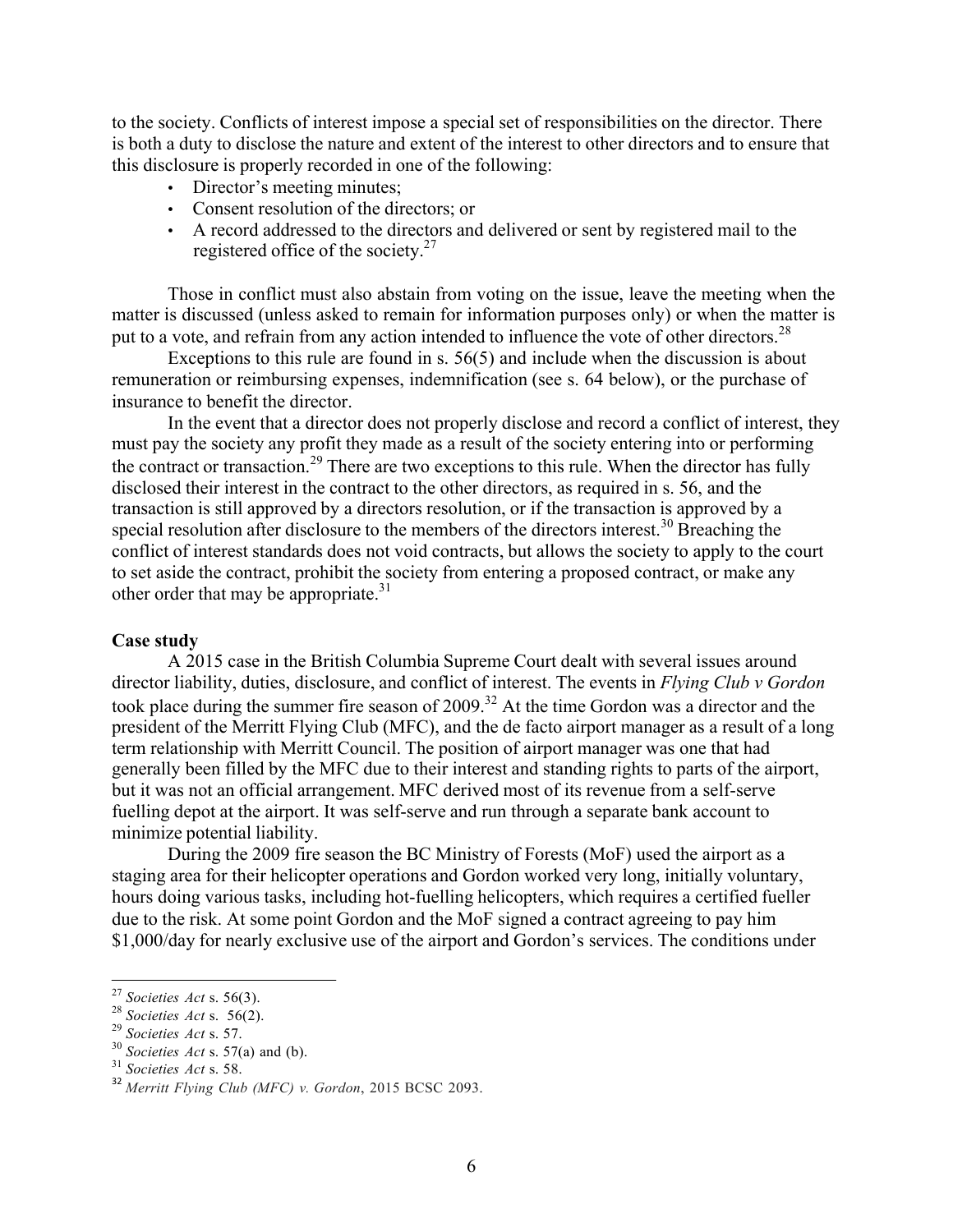which this contract was signed were unclear, but Gordon contended that he only put the MFC on the contract because the MoF required a corporate bank account to pay him for his services. Gordon used the fuel account to funnel the payments through the MFC to himself.

New directors were elected in 2010 who took issue with the process, giving rise to this case. They alleged that Gordon had engaged in conversion of funds because the society bylaws prohibited directors from taking any payment from the society, or that Gordon had taken a business opportunity from the MFC. The directors contended that he failed as a fiduciary.<sup>33</sup>

The judge noted that Gordon did not have the personal authority to rent portions of the airport – the flying club may have, but the City would have been the clearest candidate in this regard.<sup>34</sup> Further, the judge noted that Gordon was exposing the MFC to risk of increased liability by placing their name on the contract and engaging in increased risk activities – hotfuelling – under that contract.<sup>35</sup> Any incident would have exposed the MFC to liability in an area it had taken specific steps to avoid. <sup>36</sup> All of this was done without consulting the other directors, although Gordon subsequently informed two of them and they took no issue with the activities.<sup>37</sup> The court declined to find that Gordon had improperly converted funds on the grounds that the contract was clearly for his benefit – MFC also benefitted from a massive increase in fuel sales – and did not find that he had taken an opportunity from the MFC because they were not truly in a position to exploit a short-term opportunity.<sup>38</sup>

However, the court found that Gordon had erred in not distinguishing between his role as a director and his own personal interest.<sup>39</sup> Also, Gordon's failure to consider the increased liability accrued to the MFC constituted a failure to exercise the care and diligence imposed on him as a fiduciary.<sup>40</sup> Because there were no accidents, however, there was no loss to compensate.<sup>41</sup> This implies that had there been damages, Gordon may have been held personally liable for any financial losses suffered by the MFC. This case builds on the finding in *Watch* Lake that directors have a great deal of discretion in exercising their statutory authority.<sup>42</sup> However, they are not immune from attracting personal liability when they run into undisclosed conflicts or fail to fulfill their statutory and fiduciary duties in a way that results in harm to the organisation.

# **The** *Societies Act:* **Statutory Liability and Immunity**

# **Statutory director's liability**

Sections 59 and 60 outline director liability for contravening a society bylaw or the New Act. These are additional sections that were not in the Old Act.<sup>43</sup> These sections relate

<sup>&</sup>lt;sup>33</sup> MFC, para 36, 38.

<sup>34</sup> MFC, para 23.<br><sup>35</sup> MFC, para 25.<br><sup>37</sup> MFC, para 28.<br><sup>37</sup> MFC, para 29.<br><sup>38</sup> MFC, para 44, 50.<br><sup>39</sup> MFC, para 48.<br><sup>40</sup> MFC, para 48.<br><sup>41</sup> MFC, para 49.<br><sup>42</sup> *Watch Lake*.

<sup>43</sup> *Societies Act,* ss. 59-60.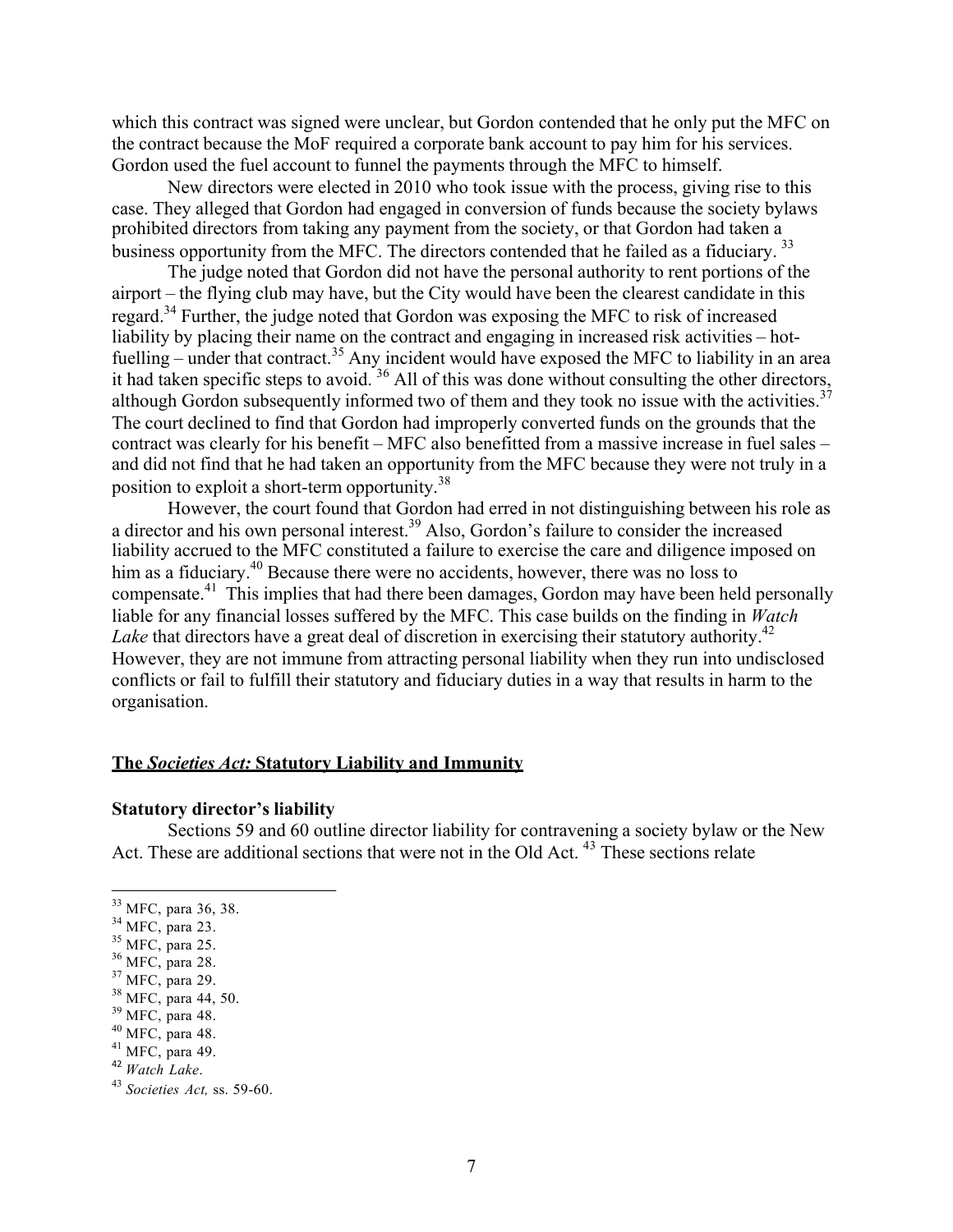specifically to liabilities that are created when society assets are distributed in contravention of the society's bylaws or the Act itself. Directors can be found liable for the amount that it distributed. Directors are liable to return to the society any money or property that was distributed in contravention of the society bylaw or the Act itself.<sup>44</sup> A director will be jointly and severally liable for this money if he or she voted or consented to the action that created the liability.<sup>45</sup> This is enforced by s. 59(4), which states that a "director who has satisfied a liability arising under this section is entitled to contribution from the other directors who voted for or consented to the resolution that gave rise to the liability."<sup>46</sup>

A director's liability may be limited if he or she made the voting decision based on information from another director, a professional opinion, or a valid piece of information. While not an absolute rule, credible sources may be grounds for a limitation of liability. Future case law will help define the specific type of information that will provide for a limitation of liability.

In addition to contravening bylaws or the New Act, a director may face removal from the board if complaints are made by a member of the Society. Section 102 allows for members of a society to apply to the court for an order in two situations:

(a) Where the activities of a society or a director's exercise of power is being conducted in an oppressive manner towards a member of the society, or

(b) Where a proposed or passed resolution is "unfairly prejudicial" to a member of the society.<sup>47</sup>

Of the number of remedies available to the court in these circumstances, one option is the removal and replacement of a director.<sup>48</sup>

It is important to note that director liability can endure after the dissolution of a society. Subject to some qualifications,  $49$  s. 157 states that even though a society has been dissolved, a director's liability will remain as if a society has not been dissolved.<sup>50</sup>

# **Directors can be indemnified from certain types of liability**

In some cases, the New Act will allow a society to indemnify a director against penalties and costs of court proceedings. While the Old Act provided for certain circumstances when indemnification was possible, the incoming New Act provides for when indemnification is prohibited.

Under the New Act, indemnification is available for eligible proceedings, which are delineated in the act, and is subject to a society's bylaws. Further, the new provisions require the society to pay the expenses of a director's legal proceedings when they meet the criteria of having been an eligible party engaged in an eligible proceeding, as defined under s. 63.<sup>51</sup> An eligible proceeding is defined as a proceeding in which an eligible party (a director is an eligible party), by reason of having been a director "(a) is or may be joined as a party, or (b) is or may be

<sup>&</sup>lt;sup>44</sup> Societies Act s. 59(1).<br>
<sup>45</sup> Societies Act s. 59(1).<br>
<sup>46</sup> Societies Act s. 59(4).<br>
<sup>47</sup> Societies Act s. 102(1).<br>
<sup>48</sup> Societies Act s. 102(2).<br>
<sup>49</sup> Societies Act s. 151(3), 156(2), 156(4).<br>
<sup>50</sup> Societies Act s.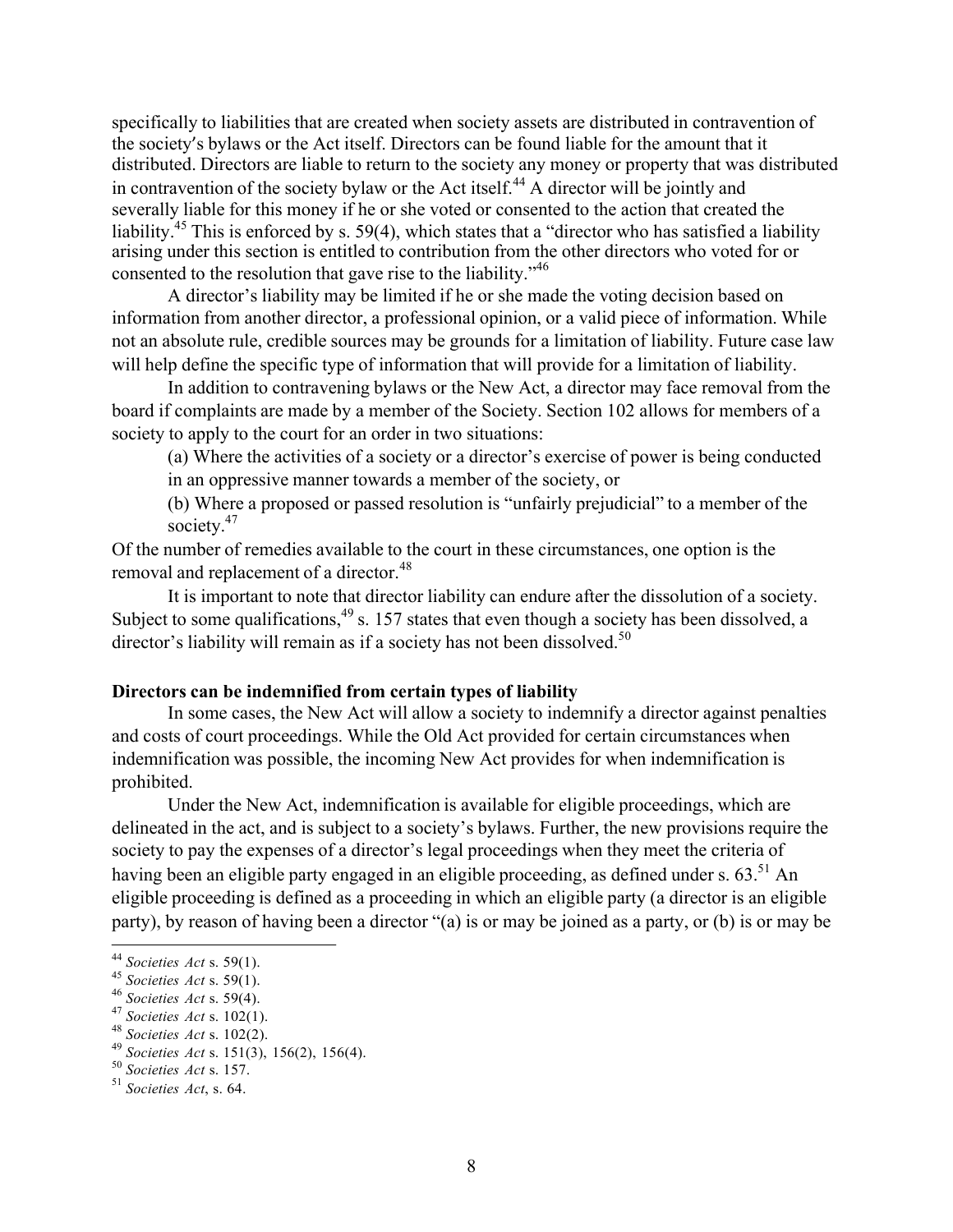liable for or in respect of a penalty in, or expenses related to, the legal proceeding or investigative action."<sup>52</sup> This remains consistent with the Old Act where indemnification was only allowed when the director has been made party to the litigation because of their position as a director  $53$ 

However, a society cannot cover fees or penalties if the director did not act "honestly and in good faith with a view to the best interests of the society," had no reasonable grounds for thinking their conduct was lawful, or if the Society is suing the director.<sup>54</sup> As mentioned above, there is a difference in wording between the Old Act and the incoming New Act; however, both use the phrase "good faith with a view to the best interests of a society". Under the Old Act, acting in the best interests of the Society was discussed in *Garcha v Khalsa Diwan Society – New*  Westminster.<sup>55</sup> In this case, the court held that "best interest" referred to the affairs being conducted properly and in accordance with the Act and the Society's bylaws.<sup>56</sup>

Regardless whether or not indemnification is possible, a director may find relief in another aspect of court proceedings. The New Act mandates that a court must take into consideration certain circumstances when deciding on director liability (s. 106). This includes the nature of the situation and information regarding the director's designation election or appointment.<sup>57</sup> The court may relieve the director from liability, wholly or partly, if the court believes the director has acted "honestly and reasonably and ought fairly to be excused."<sup>58</sup>

# **Fees**

Under s. 212 there are certain fees related to the maintenance of a society's incorporation status under the Act.<sup>59</sup> These fees will be laid out in detail in the forthcoming regulations.<sup>60</sup> Directors are responsible for ensuring that the society remains in good standing.

### **Record keeping**

Failing to maintain adequate records, as outlined in the New Act, can constitute a breach of a director's fiduciary duty. Sections 20-28 list the types of records that must be maintained, where and how they must be stored, as well as how the records are allowed to be inspected or copied. A specific list of the required documents to be kept can be found under s. 20 of the Act.<sup>61</sup> Section 21 indicates that old records need not be kept. A society is not required to keep records that are "no longer relevant to the activities or internal affairs of the society and 10 years have passed since the record was created or, if the record has been altered, since the record was last altered." 62

<sup>&</sup>lt;sup>52</sup> Societies Act s. 63.<br>
<sup>53</sup> Garcha v Khalsa Diwan Society – New Westminster, 2007 BCSC 60 at para 25.<br>
<sup>54</sup> Societies Act s. 65(1).<br>
<sup>55</sup> Garcha v Khalsa, para 25.<br>
<sup>55</sup> Garcha v Khalsa, para 28.<br>
<sup>57</sup> Societies Act s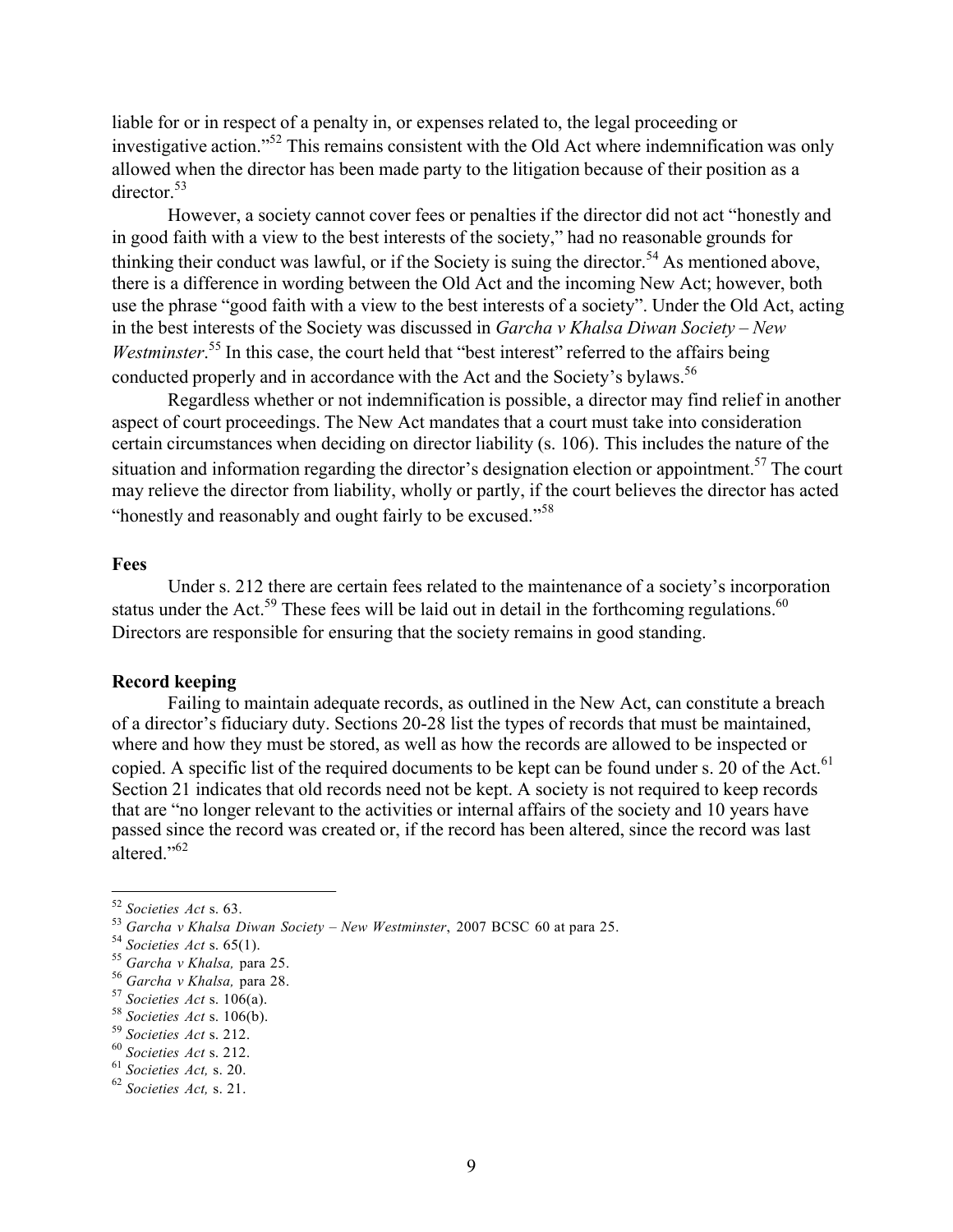#### **Directors Toolbox**

This section will address ways in which director liability can be mitigated and will outline positive steps that a director can take to ensure they are fulfilling their role within the organisation they represent.

# **Fiduciary duty**

Given how central fiduciary duty and due diligence are to the role of a director, understanding the concepts and making informed decisions are crucial for reducing personal liability. As mentioned previously, the standard of due diligence applied in any given situation will vary. That being said, there are general steps that a director can take to meet this due diligence standard for fiduciary duties. First, a director should make fully informed decisions at every meeting. By understanding the society's bylaws and the implications of a decision, as well as being satisfied that they have adequate information before them, a director will have the greatest chance of making a fully informed decision. Detailed record keeping can assist in this process.

Second, understanding and following rules and policy, and actively participating in meetings can help to ensure that a director fulfills his or her fiduciary duty to the society. This requires directors to be fully informed about the overriding purpose of the society as articulated in the constitution. Founding documents will also contain the focus and scope of the society's activities. Acting outside of these, or causing the society to act outside of these, can expose a director to liability.

# **Conflict of interest**

Traditionally, fiduciaries cannot have an interest that conflicts with those whom they are bound to protect.<sup>63</sup> Directors of charitable organisations are generally considered to be held to a higher standard regarding conflicts of interest than their counter-parts in the business sector. While in many cases, including non-charitable not-for-profits, directors may enter into contract with an organisation after proper disclosure has occurred. It is more difficult for directors of charitable organisations to do so. 64

However, provided that a director has fulfilled both their statutory duties and the proper procedures for disclosure, they will not be held liable to the corporation because of the mere presence of a conflict of interest.<sup>65</sup> In instances where there is confusion about the level of material interest a director has in a given project, the director may seek independent legal counsel at their own expense.<sup>66</sup>

One of the best ways to clarify the rules regarding conflicts of interest is to have a conflict of interest policy for the society. Such a policy should include the following.<sup>67</sup>

• A definition of what might constitute a conflict of interest. This should include the factors contained in the New Act discussed above as well as a discussion about the issue of family relationships and how they are relevant in conflicts of interest.

<sup>&</sup>lt;sup>63</sup> Bourgeois, Donald J. Charities and Not-For-Profit Administration and Governance Handbook (2009), 20.<br><sup>64</sup> Bourgeois, Donald J. Charities and Not-For-Profit Administration and Governance Handbook (2009), 22.<br><sup>65</sup> Bour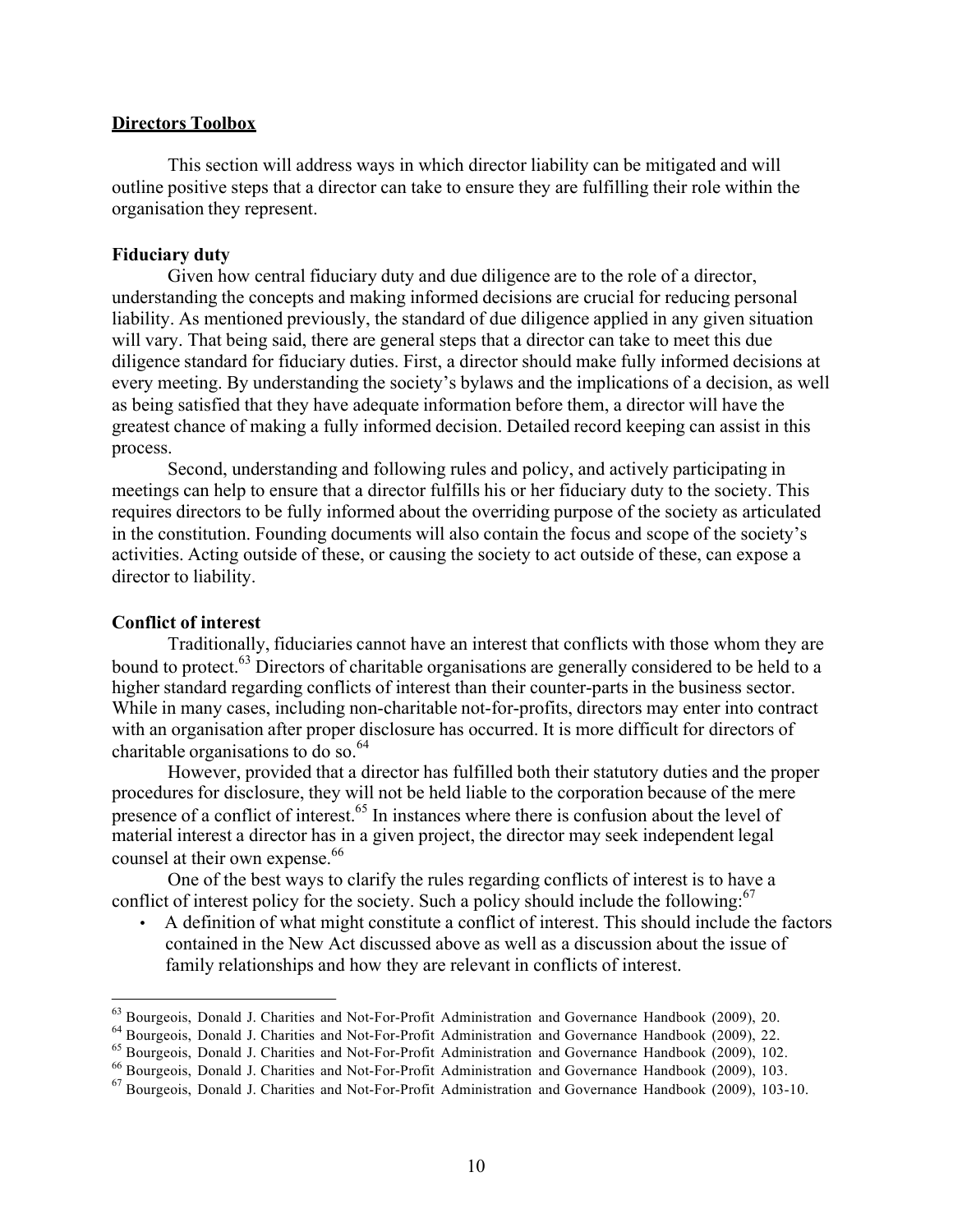- A list of the information that must be disclosed in the event of a conflict of interest. Drafters should be aware that some conflicts, especially those involving personal relations, may be of a sensitive nature.
- A person or the people to whom the information must be disclosed. It is not always appropriate to inform everyone about the conflict. Many organisations have a staged process. These can involve disclosure to a chair or designate who can then help decide the course of action going forward.
- Possible remedies. These will range from resignation to disclosure.
- Penalties for breaching the policy. Societies will always have the right to take legal action against a director in violation.
- A discussion of what, if any, conflicts may be disclosed to the membership at large.

Directors should note that conflicts can be real or imagined. While it may be obvious to those within the society or to the director themselves that a conflict has been avoided or resolved, it may not be obvious to other who are not as well informed. This being said, conflicts based on misunderstanding will likely be rare and can generally be avoided with care.<sup>68</sup>

# **Personnel management**

Personnel management, including the management of volunteers, is a massive topic that requires another project to effectively address. What directors should know is that there is the potential for societies to be held vicariously liable for the actions and injuries of their employees and volunteers. A previous report addressed this issue. Having effective management strategies in place will assist in mitigating these risks. Below are some resources that directors may find useful.

Interpretation Guidelines Manual for British Columbia *Employment Standards Act* and Regulations.

https://.labour.gov.bc.ca/esb/igm/esa-part-1/igm-esa-s1-employee.htm

A guide to BC's *Personal Information Protection Act*. This will be relevant in any scenario where the society is coming into possession of individuals' personal information. https://.oipc.bc.ca/guidance-documents/1438

An explanation of the basic functioning of the Employment Insurance and Canadian Pension Plan.

http://www.cra-arc.gc.ca/tx/hm/xplnd/menu-eng.html

A guide to income tax deductions for employers. http://www.cra-arc.gc.ca/E/pub/tg/t4001/t4001-14e.pdf

WorksafeBC requirements for employers can be found here. It will be especially important to understand these requirements if a society has people working out on the land. http://www.worksafebc.com/insurance/registering for coverage/your\_obligations\_as\_an\_emplo

<sup>68</sup> Bourgeois, Donald J. Charities and Not-For-Profit Administration and Governance Handbook (2009), 104.